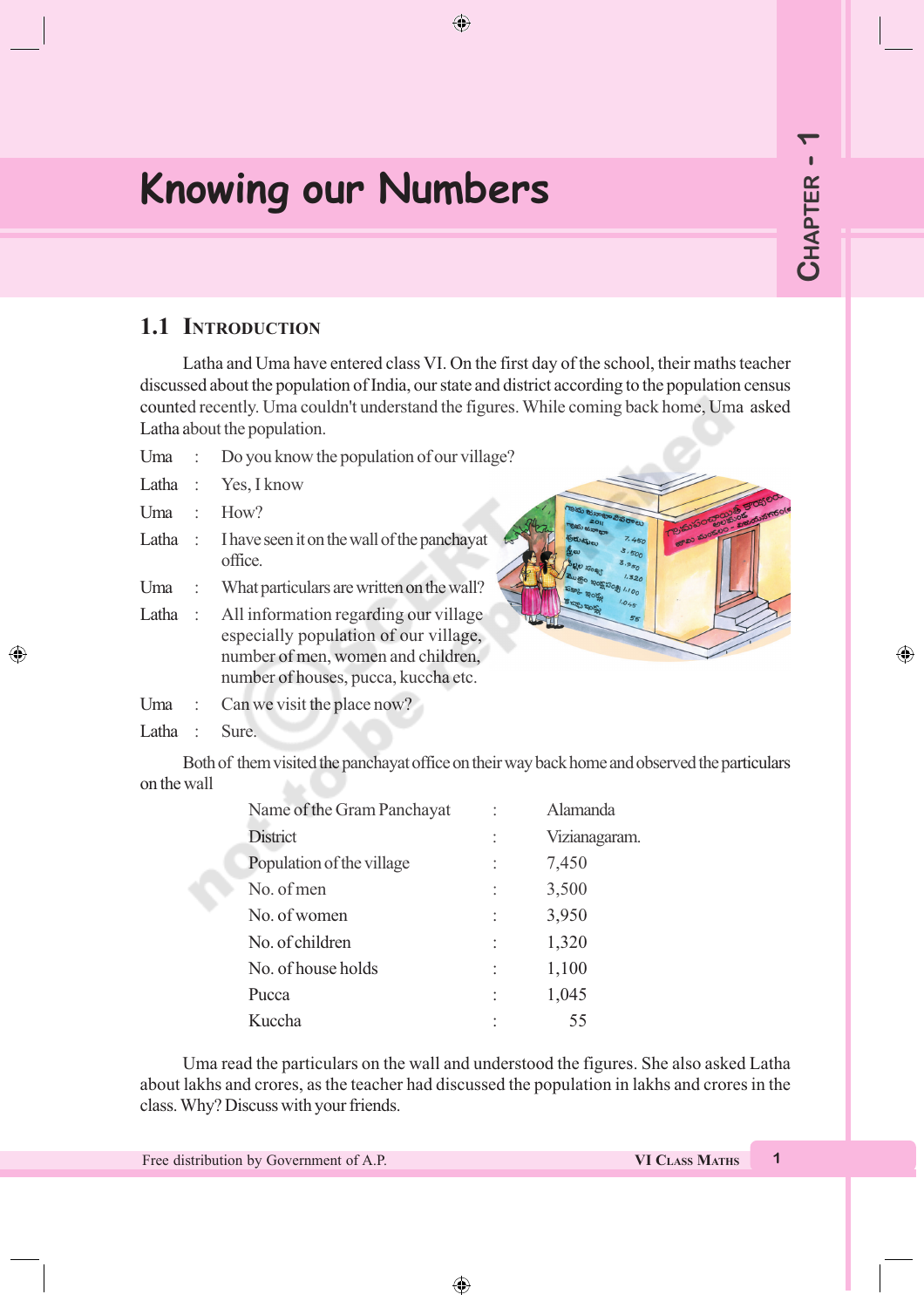We have discussed numbers upto thousands in earlier classes. We use numbers in many ways. We compare them, arrange them in increasing and decreasing orders, add and subtract them.

Can you give any five situations where we use numbers in thousands?

For example; a television costs  $\bar{\mathbf{\mathsf{z}}}$ 12,500.

◈

Let us revise the numbers learned in previous classes to understand and enjoy about larger numbers.

### **1.2 ESTIMATING AND COMPARING NUMBERS**

Identify the greatest and smallest among the following numbers.

| S.No.            | <b>Numbers</b>       | <b>Greatest Number</b> | <b>Smallest Number</b> |
|------------------|----------------------|------------------------|------------------------|
|                  | 3845, 485, 34, 13845 | 13845                  | 34                     |
| 2.               | 856, 1459, 35851, 23 |                        |                        |
| $\mathfrak{Z}$ . | 585, 9535, 678, 44   |                        |                        |
|                  | 39, 748, 19651, 7850 |                        |                        |

We can identify them easily by simply counting the digits in the numbers. The numbers having five digits are greater than numbers having two digits.

Now ask your friend to compare 51845 and 41964 which is greater? This is also easy as the digit in ten thousands place is 5 in 51845 and 4 in 41964. So  $51845 > 41964$ 

⊕

Now try to say which is greater 58672 or 57875. As 5 is in ten thousands place in both numbers, we compare the next place i.e. thousands. As  $8 > 7$ . So is 58672 bigger. i.e  $58672 > 57875$ .

Suppose if the digits in the thousands place is also the same, what will you do? Move to the hundreds place to compare and then tens place and finally units place.

|                |                | <b>EXERCISE - 1.1</b> |              |                                                                    |                       |      |              |                            |  |
|----------------|----------------|-----------------------|--------------|--------------------------------------------------------------------|-----------------------|------|--------------|----------------------------|--|
|                |                |                       |              | Which is the greatest and the smallest among the group of numbers: |                       |      |              |                            |  |
|                | i.             |                       |              | 15432, 15892, 15370, 15524                                         | $\ddot{\mathbf{u}}$ . |      |              | 25073, 25289, 25800, 25623 |  |
|                | iii.           |                       |              | 44687, 44645, 44670, 44602                                         | iv.                   |      |              | 75671, 75635, 75641, 75610 |  |
|                | V.             |                       |              | 34895, 34891, 34899, 34893                                         |                       |      |              |                            |  |
| 2.             |                |                       |              | Write the numbers in ascending (increasing) order:                 |                       |      |              |                            |  |
|                | $\mathbf{i}$ . |                       |              | 375, 1475, 15951, 4713                                             | $\ddot{\mathbf{i}}$ . |      |              | 9347, 19035, 22570, 12300  |  |
| 3.             |                |                       |              | Write the numbers in descending (decreasing) order:                |                       |      |              |                            |  |
|                | $\mathbf{i}$ . |                       |              | 1876, 89715, 45321, 89254                                          | $\ddot{\mathbf{u}}$ . |      |              | 3000, 8700, 3900, 18500    |  |
| 4.             |                |                       |              | Put appropriate symbol $(<$ or >) in the space given:              |                       |      |              |                            |  |
|                | $\mathbf{i}$   | $3854$                |              | 15200                                                              | ii.                   | 4895 |              | 4864                       |  |
|                | <br>111.       |                       | 99454  99445 |                                                                    | IV.                   |      | 14500  14499 |                            |  |
| $\overline{2}$ |                |                       |              | <b>Knowing Our Numbers</b>                                         |                       |      |              |                            |  |

◈

#### $\bigoplus$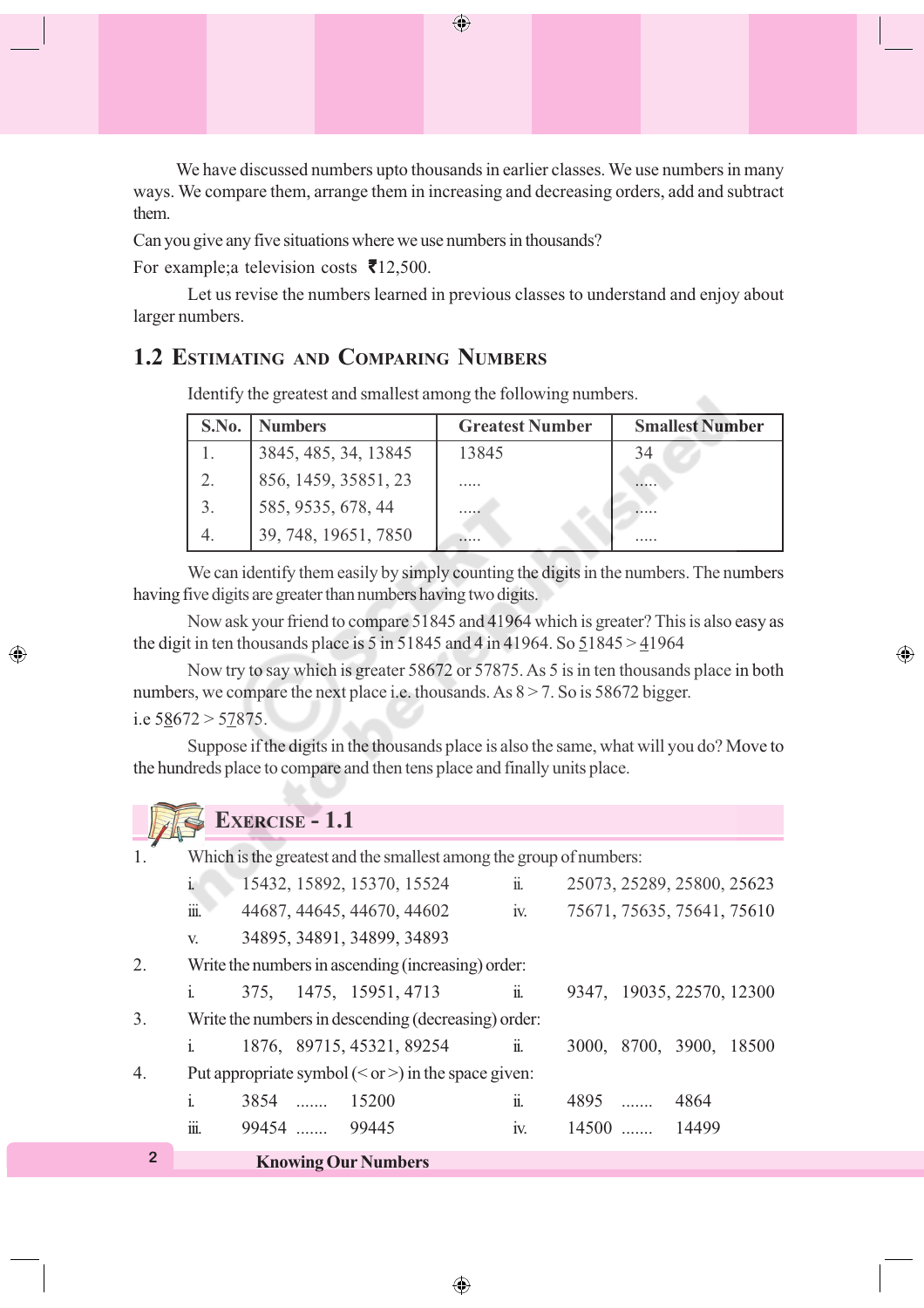◈

5. Write the numbers in words:

|    | ii.               | 55345                         |                                    |  |
|----|-------------------|-------------------------------|------------------------------------|--|
|    | iii.              | 66600                         |                                    |  |
|    | $\overline{1}V$ . | 30301                         |                                    |  |
| 6. |                   | Write the numbers in figures: |                                    |  |
|    | 1.                |                               | Forty thousand two hundred seventy |  |
|    |                   |                               |                                    |  |

- ii. Fourteen thousand sixty four
- iii. Nine thousand seven hundred ....................................
- iv. Sixty thousand ....................................
- 7. Form four digit numbers with the digits 4, 0, 3, 7 and find which is the greatest and the smallest among them?
- 8. Write i. the smallest four digit number?

◈

- ii. the greatest four digit number?
- iii. the smallest five digit number?
- iv. the greatest five digit number?

### **1.3 ESTIMATION AND ROUNDING OFF NUMBERS**

We come across many situations in our daily life such as:

- 25,000 people (nearly) visited Salarjung museum in the month of November.
- 9 lakh students (approximately) will appear the board examination this year in our state.
- 43,500 tonnes (roughly) of iron is loaded in the ship in Vizag port every year.

The words 'nearly', 'approximately', 'roughly' do not show the exact number of people or material. Infact 25,000 may be 24,975 or 25,045. i.e. it may be a little less or more, but not exact.

Estimation is also a good way of checking answers. We usually round off the numbers to the nearest 10's,100's, 1000's, 10000's..... etc.

#### Look at the following numbers and **rounding off the numbers to the nearest tens.**

| 80 | (81)<br>$\circ$ | 82 | 83 | 84 | ৎন<br>$\circ$ | 86 | (87) | 88 | 89 | 90 |
|----|-----------------|----|----|----|---------------|----|------|----|----|----|

81 is nearer to 80 than 90, so 81 will be rounded off 80. 87 is nearer to 90 than 80, so 87 will be rounded of to 90.

85 is at equal distance from 80 and 90 but by convention it is rounded off to 90.

#### **Rounding off the numbers to nearest hundreds:**

|  | <b>200</b> 210 $\overline{Q}20$ 230 240 250 260 270 $\overline{Q}80$ |  |  |  | $\frac{1}{290}$ 300 |  |
|--|----------------------------------------------------------------------|--|--|--|---------------------|--|

220 is nearer to 200 than 300, so 220 is rounded off to 200. 280 is nearer to 300 than 200, so it is rounded off to 300.

What is the rounding off number for 250? Why?

Free distribution by Government of A.P. **VI CLASS MATHS 3** 

⊕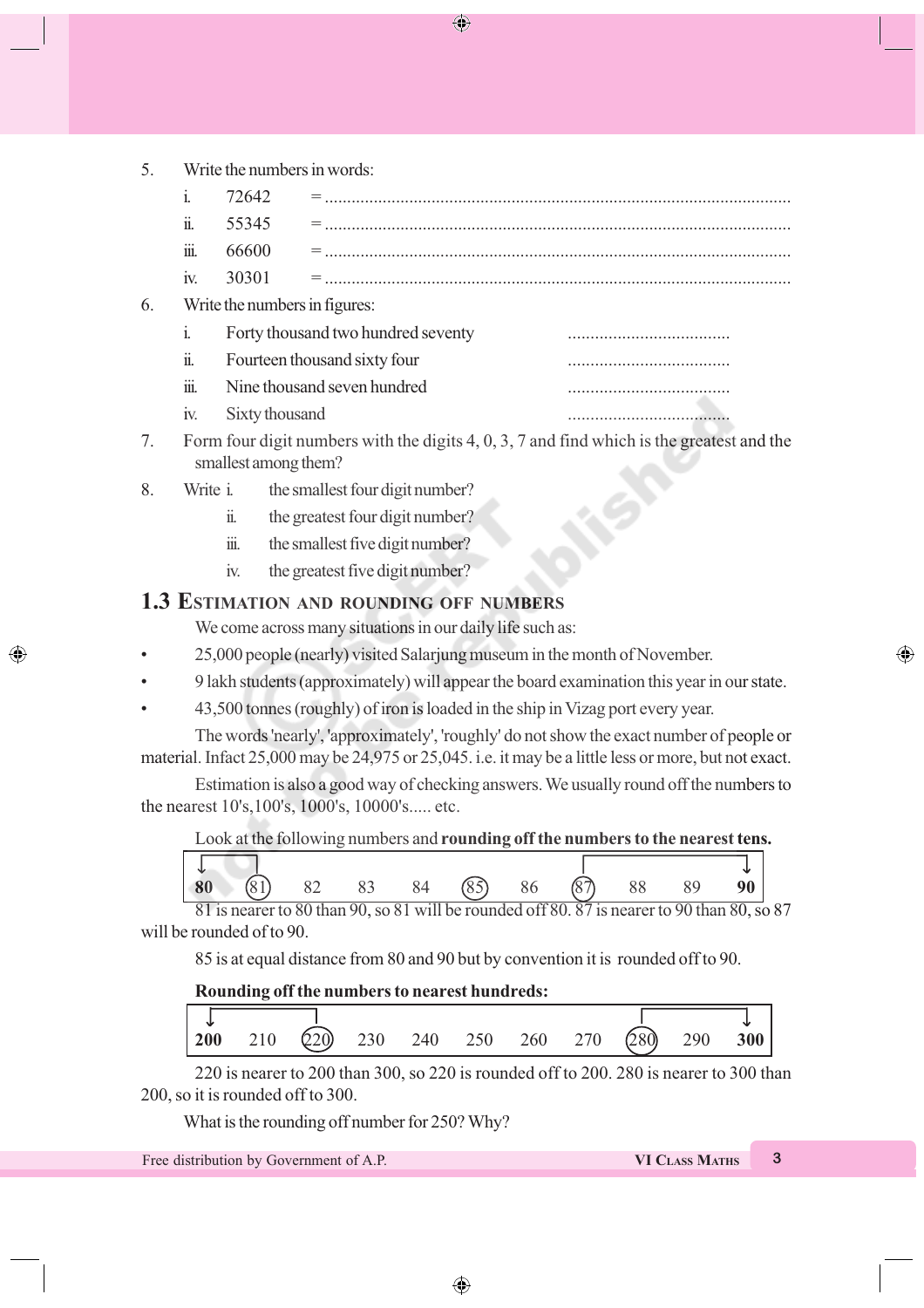# **DO THIS**

Round off these numbers as directed:

- 1. 48, 62, 81, 94, 27 to their nearest tens
- 2. 128, 275, 312, 695, 199 to their nearest hundreds.
- 3. 7452, 8115, 3066, 7119, 9600 to their nearest thousands.

### **THINK, DISCUSS AND WRITE**

Discuss with your friends about rounding off numbers for ten thousands place.

### **1.4 REVISION OF PLACE VALUE**

You have already learnt how to expand a number using place value. Recall how you expand a two digit, three digit, four digit and five digit number:

 $\bigoplus$ 

1. Expand

$$
64
$$

| d  | Tens Ones |                            |
|----|-----------|----------------------------|
| 64 | 6         |                            |
|    |           | $6 \times 10 + 4 \times 1$ |
|    | $60 + 4$  |                            |

2. Expand

◈

| d   | <b>Hundreds</b>                           | Tens | Ones |
|-----|-------------------------------------------|------|------|
| 325 |                                           |      |      |
|     | $3 \times 100 + 2 \times 10 + 5 \times 1$ |      |      |
|     | $300 + 20 + 5$                            |      |      |

**3.** Expand Thousands Hundreds Tens Ones

 $5078 = \begin{vmatrix} 5 & 0 & 7 & 8 \end{vmatrix}$ 

 $5 \times 1000 + 0 \times 100 + 7 \times 10 + 8 \times 1 = 5000 + 0 + 70 + 8$  $= 5000 + 70 + 8$ 

| Expand |     | Ten Thousands   Thousands   Hundreds                                       |  |  | Tens | Ones |
|--------|-----|----------------------------------------------------------------------------|--|--|------|------|
| 29500  | $=$ |                                                                            |  |  | 0    |      |
|        | $=$ | $2 \times 10000 + 9 \times 1000 + 5 \times 100 + 0 \times 10 + 0 \times 1$ |  |  |      |      |
|        | $=$ | $20000 + 9000 + 500 + 0 + 0$                                               |  |  |      |      |
|        |     | $20000 + 9000 + 500$                                                       |  |  |      |      |



◈

### **<sup>4</sup> Knowing Our Numbers**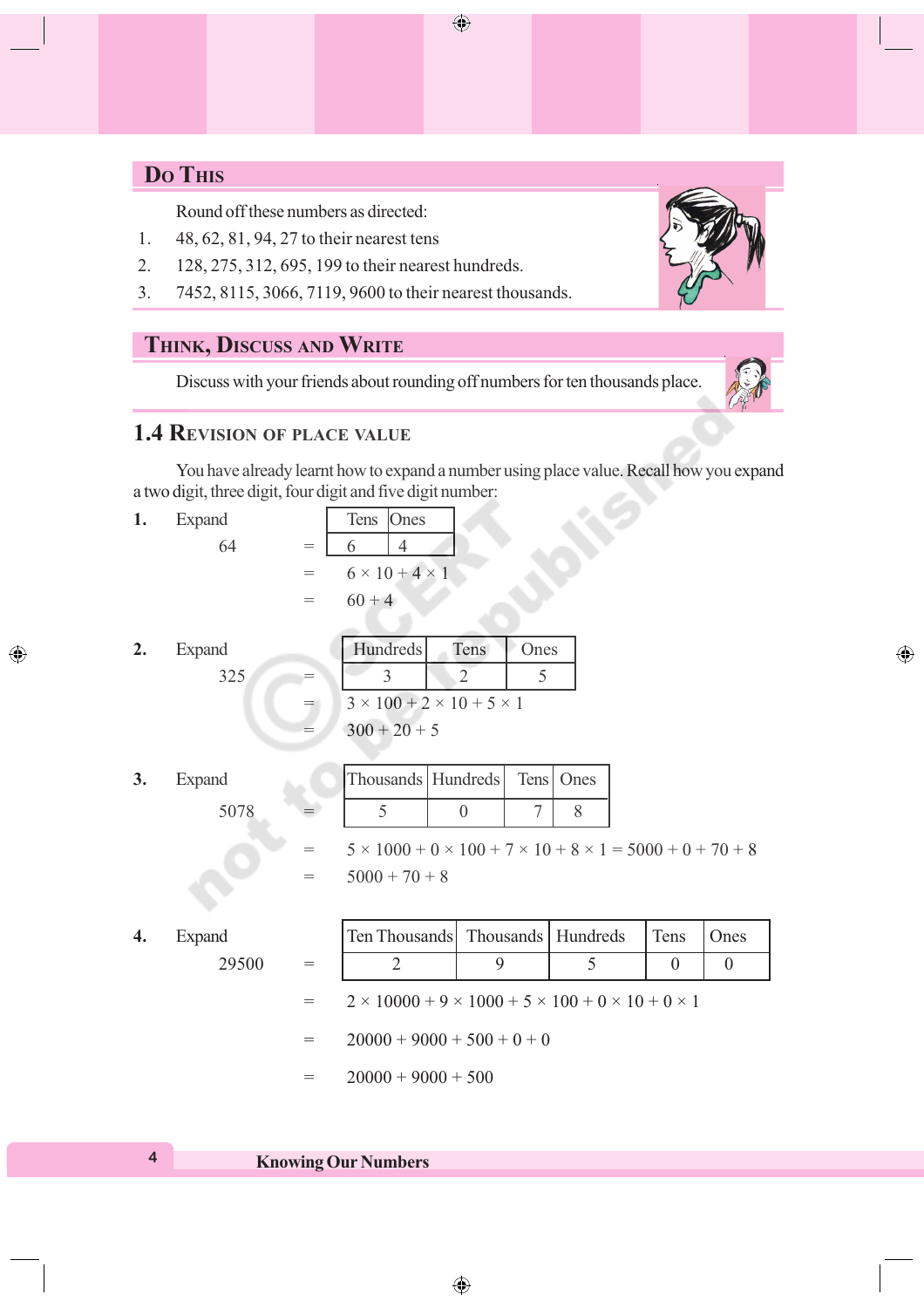# **DO THIS**

 $\bigcirc$ 

Now expand the numbers as given in the example:

|    |                                                                                                           | <b>Number</b>                                                  |                                                                                | <b>Expansion</b> |                                           |                        |       | <b>Expanded form</b>          |     |                          |
|----|-----------------------------------------------------------------------------------------------------------|----------------------------------------------------------------|--------------------------------------------------------------------------------|------------------|-------------------------------------------|------------------------|-------|-------------------------------|-----|--------------------------|
|    |                                                                                                           | 21504                                                          | $2 \times 10000 + 1 \times 1000 + 5 \times 100$<br>$+0 \times 10 + 4 \times 1$ |                  |                                           |                        |       |                               |     | $20000 + 1000 + 500 + 4$ |
|    |                                                                                                           | 38400                                                          |                                                                                |                  |                                           |                        |       |                               |     |                          |
|    |                                                                                                           | 77888                                                          |                                                                                |                  |                                           |                        |       |                               |     |                          |
|    |                                                                                                           | 20050                                                          |                                                                                |                  |                                           |                        |       |                               |     |                          |
|    |                                                                                                           | 41501                                                          |                                                                                |                  |                                           |                        |       |                               |     |                          |
|    |                                                                                                           | <b>EXERCISE - 1.2</b>                                          |                                                                                |                  |                                           |                        |       |                               |     |                          |
| 1. | Round off the following numbers to the nearest tens:                                                      |                                                                |                                                                                |                  |                                           |                        |       |                               |     |                          |
|    | 89<br>$\mathbf{i}$ .                                                                                      |                                                                | $\dddot{\mathbf{n}}$ .                                                         | 415              |                                           | iii.                   | 3951  |                               | iv. | 4409                     |
| 2. | Round off the following numbers to the nearest hundreds:                                                  |                                                                |                                                                                |                  |                                           |                        |       |                               |     |                          |
|    | 695<br>$\mathbf{i}$ .                                                                                     |                                                                | $\ddot{\mathbf{1}}$ .                                                          | 36152            |                                           | iii.                   | 13648 |                               | iv. | 93618                    |
| 3. | Round off the following numbers to the nearest thousands:                                                 |                                                                |                                                                                |                  |                                           |                        |       |                               |     |                          |
|    | 3415<br>$\mathbf{i}$ .                                                                                    |                                                                | $\ddot{\mathbf{u}}$ .                                                          | 70124            |                                           | iii.                   | 8765  |                               | iv. | 4001                     |
| 4. |                                                                                                           | Write the numbers in short form:                               |                                                                                |                  |                                           |                        |       |                               |     |                          |
|    | $\mathbf{i}$                                                                                              | $3000 + 400 + 7$                                               |                                                                                |                  | $\dddot{\mathbf{u}}$ .                    |                        |       | $10000 + 2000 + 300 + 50 + 1$ |     |                          |
|    | iii.                                                                                                      | $30000 + 500 + 20 + 5$                                         |                                                                                |                  | iv.                                       |                        |       | $90000 + 9000 + 900 + 90 + 9$ |     |                          |
| 5. | Write the expanded form of the numbers:                                                                   |                                                                |                                                                                |                  |                                           |                        |       |                               |     |                          |
|    | $\mathbf{i}$ .<br>4348                                                                                    |                                                                | ii.                                                                            | 30214            |                                           | $\dddot{\mathbf{m}}$ . | 22222 |                               | iv. | 75025                    |
|    |                                                                                                           |                                                                |                                                                                |                  |                                           |                        |       |                               |     |                          |
|    | <b>1.5 INTRODUCTION OF LARGE NUMBERS</b>                                                                  |                                                                |                                                                                |                  |                                           |                        |       |                               |     |                          |
|    |                                                                                                           | The greatest five digit number is 99,999. Now, we add 1 to it. |                                                                                |                  |                                           |                        |       |                               |     |                          |
|    |                                                                                                           | $99,999 + 1$                                                   | $= 1,00,000$                                                                   |                  |                                           |                        |       |                               |     |                          |
|    |                                                                                                           | This number is one lakh. One lakh comes after 99,999.          |                                                                                |                  |                                           |                        |       |                               |     |                          |
|    | Now can you say                                                                                           |                                                                |                                                                                |                  | how many tens are there in one lakh?      |                        |       |                               |     |                          |
|    |                                                                                                           |                                                                |                                                                                |                  | how many hundreds are there in one lakh?  |                        |       |                               |     |                          |
|    |                                                                                                           |                                                                |                                                                                |                  | how many thousands are there in one lakh? |                        |       |                               |     |                          |
|    | Now, lets take the number 3, 15, 645. Its expanded form is:                                               |                                                                |                                                                                |                  |                                           |                        |       |                               |     |                          |
|    | 3, 15, $645 = 3 \times 100000 + 1 \times 10000 + 5 \times 1000 + 6 \times 100 + 4 \times 10 + 5 \times 1$ |                                                                |                                                                                |                  |                                           |                        |       |                               |     |                          |
|    |                                                                                                           |                                                                | $=$ 300000 + 10000 + 5000 + 600 + 40 + 5                                       |                  |                                           |                        |       |                               |     |                          |

 $\bigoplus$ 

 $\bigoplus$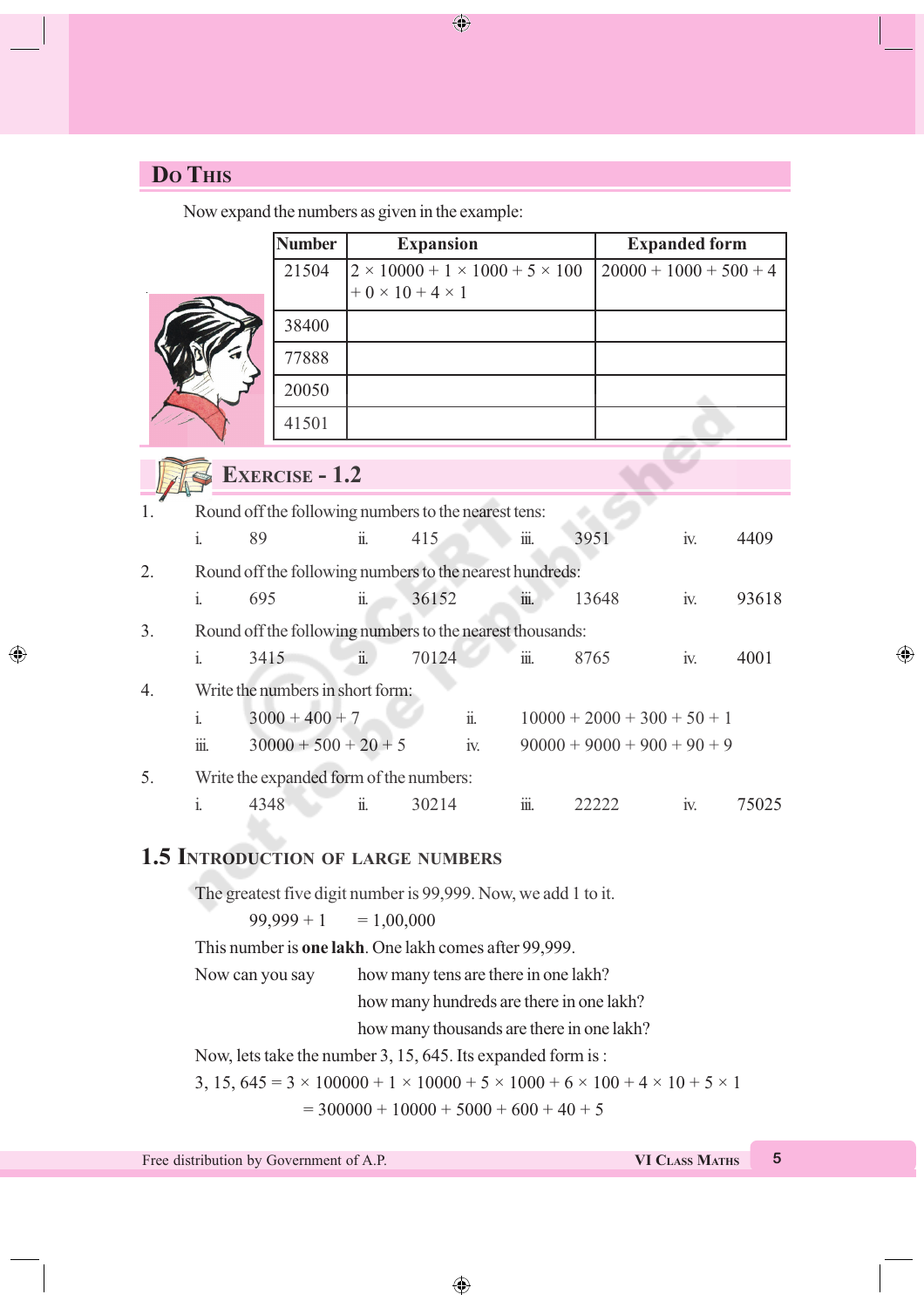$\bigoplus$ 

Observe,

| Lakhs | Ten thousands | Thousand | <b>Hundred</b> | Tens | Ones |
|-------|---------------|----------|----------------|------|------|

This number has 5 in ones place, 4 in tens place, 6 in hundreds place, 5 in thousands place, 1 in ten thousands place and 3 at lakhs place. Now we read the number as three lakh fifteen thousand six hundred and forty five.

**NOTE:** British English takes 'and' between 'hundred and ...' American English omits 'and'. Read and expand the numbers as shown below:

| <b>Number</b> | <b>Expanded form</b>               | <b>Read as</b>           |
|---------------|------------------------------------|--------------------------|
| 5,00,000      | $5 \times 100000$                  | Five lakh                |
| 4,50,000      | $4 \times 100000 + 5 \times 10000$ | Four lakh fifty thousand |
| 4,57,000      |                                    |                          |
| 3.05.400      |                                    |                          |
| 3,09,390      |                                    |                          |
| 2,00,035      |                                    | $\cdots$                 |

Write five more 6 digit numbers and ask your friend to read and expand them.

⊕

What number would you get if all digits are 9's in a 6-digit number?

Can you call it the greatest 6-digit number? Why?

Now if we add one to this number, what would we get?

 $9,99,999 + 1 = 10,00,000$ 

It is called **ten lakh.**

◈

Is it the smallest 7-digit number?

So now observe the following pattern and complete it.

| $9 + 1$       |     | $= 10$      |
|---------------|-----|-------------|
| $99 + 1$      | $=$ | 100         |
| $999 + 1$     | $=$ | 1000        |
| $9999 + 1$    | $=$ |             |
| $99999 + 1$   | $=$ |             |
| $999999 + 1$  | $=$ |             |
| $9999999 + 1$ | $=$ | 1,00,00,000 |

Add one more to the greatest 7-digit number. You get the smallest 8-digit number which is called **one crore.**

How will you get the greatest 8 digit number?

We come across large numbers in many different situations. For example, area of our country 32, 87, 263 square km., population of our state 8,46,65,533 cost of school building,

**<sup>6</sup> Knowing Our Numbers**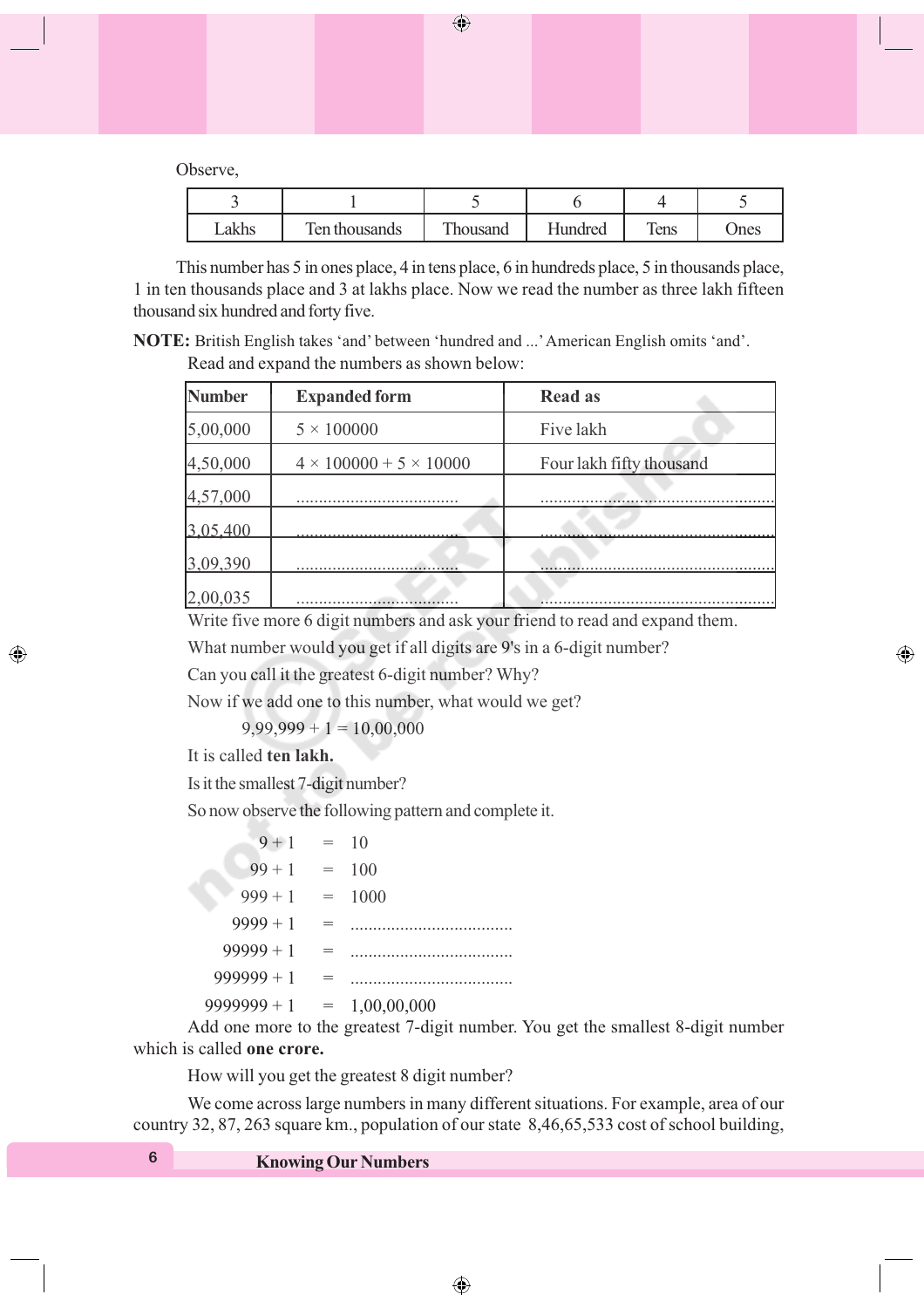agricultural production, distance between the planets, multiplication of numbers with 3 or more digits are also in large numbers.

 $\bigoplus$ 

By learning these large numbers, do you think Uma can understand the numbers taught by her teacher in the classroom?

Ask your teacher to give the figures of population according to census-2011 and 2001of our country and discuss with your friends. How much is it? How much has it increased from last census? Which state has most population? What is the position of Andhra Pradesh in India in population, etc.

#### **TRY THESE**

◈

- 1. Give five examples using daily life situations where the number of things counted would be more than 6-digits.
- 2. Write the smallest and greatest of all two digit, three digit, four digit, five digit, six digit, seven digit, eight digit numbers.

#### **1.5.1 Place value of larger numbers**

Read the following numbers:

a) 25240 b) 130407 c) 4504155 d) 12200320

Was it difficult to read? Did you find it difficult to read the number in crores, lakhs and thousands? Now read the following nubmers.

25,240 1,30,407 45,04,155 1,22,00,320

Is it comparitively easier?

Use of 'comma' helps us in reading and writing of large numbers.

There are some indicators useful in writing the expansion of numbers. For example, Radha is expanding number. She identifies the digits in ones place, tens place and hundreds place in 367 by writing them under O, T and H as shown the table.

| Н  |                      | Expansion                                 |                                                           |  |  |  |
|----|----------------------|-------------------------------------------|-----------------------------------------------------------|--|--|--|
|    |                      | $3 \times 100 + 6 \times 10 + 7 \times 1$ |                                                           |  |  |  |
|    | Similarly for 1,729, |                                           |                                                           |  |  |  |
| Th |                      |                                           | Expansion                                                 |  |  |  |
|    |                      | Q                                         | $1 \times 1000 + 7 \times 100 + 2 \times 10 + 9 \times 1$ |  |  |  |

One can extend this idea to numbers upto lakhs and crores as seen in the following table:

| Places           | Crores                |                | Lakhs        | Thousands     |                  |                |                |      |      |
|------------------|-----------------------|----------------|--------------|---------------|------------------|----------------|----------------|------|------|
|                  | Ten Crores<br>(T, Cr) | Crores<br>(Cr) | Ten<br>Lakhs | Lakhs<br>(La) | Ten<br>Thou-     | Thou-<br>sands | Hund-l<br>reds | Tens | Ones |
|                  |                       |                | (T. La)      |               | sands<br>(T.Th.) | (Th.)          | H              | T    |      |
| Number           | 10,00,00,000          | 1,00,00,000    | 10,00,000    | 1,00,000      |                  | $10,000$ 1,000 | 100            | 10   |      |
| No. of<br>Digits | 9                     | 8              |              | 6             | 5                | 4              | 3              | 2    |      |

◈

Free distribution by Government of A.P. **VI CLASS MATHS 7** 

⊕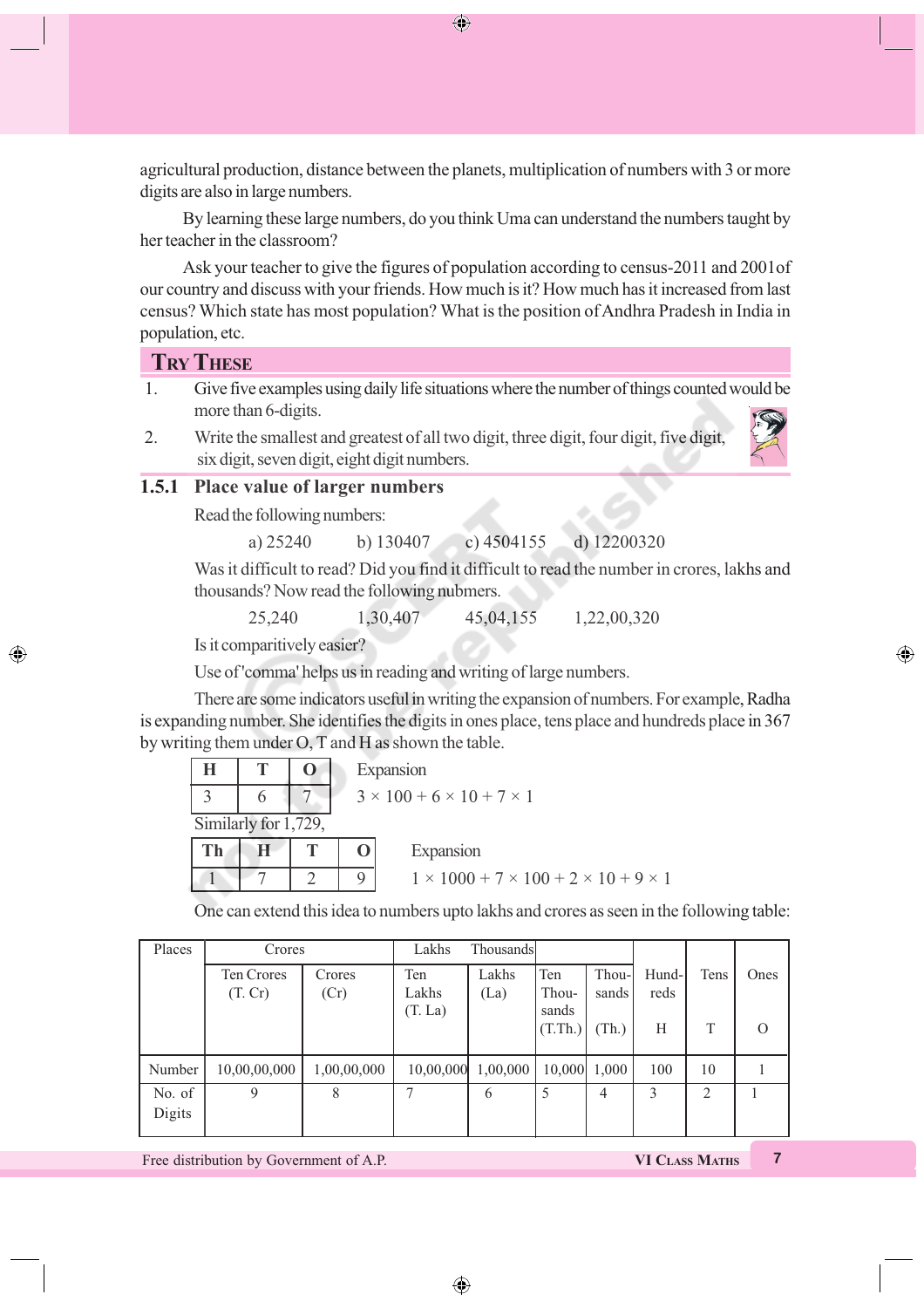### $1 \text{ core} = 100 \text{ lakhs} = 100 \text{ thousands}$

⊕

 $= 10,000$  thousands  $= 1000$  hundreds

Now let us write the large numbers using the place value chart and read the number as given below:

◈

| <b>Number</b> |   | T.Cr. $Cr.$ T.La | La | T.Th. | Th. | Н |   | $\mathbf 0$ | Read as                                                                 |
|---------------|---|------------------|----|-------|-----|---|---|-------------|-------------------------------------------------------------------------|
| 41430495      | 4 |                  | 4  | ζ     | 0   | 4 | 9 | 5           | Four crore fourteen lakh<br>thirty thousand four<br>hundred ninety five |
| 304512031     |   |                  |    |       |     |   |   |             |                                                                         |
| 241800240     |   |                  |    |       |     |   |   |             |                                                                         |
| 69697100      |   |                  |    |       |     |   |   |             |                                                                         |
| 100091409     |   |                  |    |       |     |   |   |             |                                                                         |

Think of five more large numbers and write them. Can you write the expanded form of these numbers as shown below?

Expansion of 12735045

 $1,27,35,045 = 1 \times 10000000 + 2 \times 1000000 + 7 \times 100000 + 3 \times 10000 + 5 \times$  $1000 + 0 \times 100 + 4 \times 10 + 5 \times 1$ 

**DO THIS**

◈

Expand the numbers using commas.

|          | 999999999 | <br>34530678 |
|----------|-----------|--------------|
| <br>111. | 510010051 |              |

# **1.5.2 Use of commas**

In our Indian system of numeration we use ones, tens, hundreds, thousands, lakhs and crores. Commas are used to mark thousands, lakhs and crores. The first comma comes after hundreds place (i.e. three digits from the right) and marks 74517,500 thousands. The second comma comes two digits later (i.e. five digits from the right) 745,17,500. It comes after ten thousands place and marks lakh. The third comma comes after another two digits. (i.e. seven digits from the right) 7,45,17,500. It comes after ten lakhs place and marks crore. Commas help us in reading and writing large numbers easily.For example,

Seven crore forty five lakh seventeen thousand and five hundred can be written as,

7, 45, 17, 500.

Similarly we can easily read this number which is separated by commas as 45,30,14,252 (Forty five crore thirty lakh fourteen thousand two hundred fifty two).

**<sup>8</sup> Knowing Our Numbers**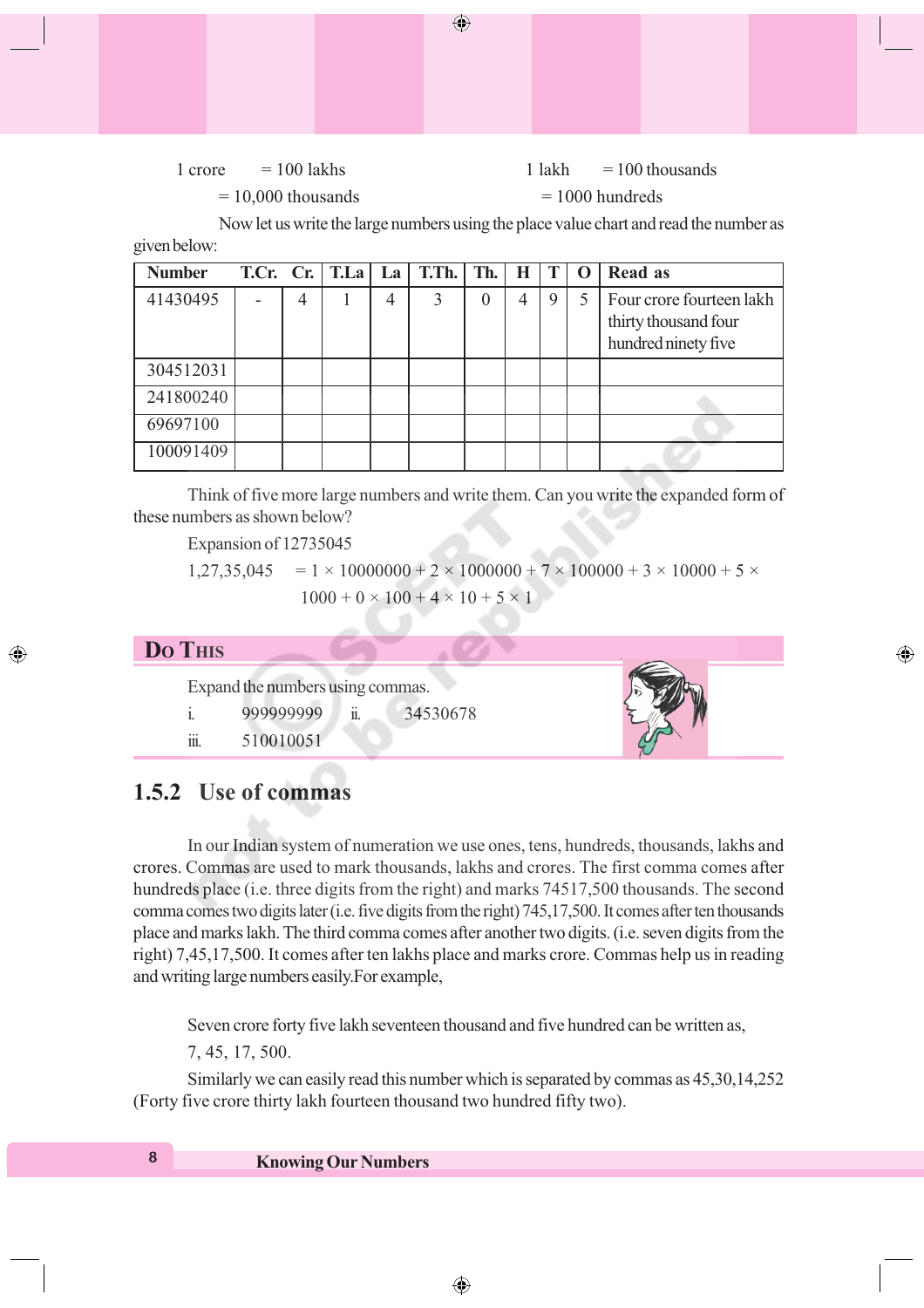# **DO THIS**

◈

Read these numbers and write in words; i) 5,06,45,075 ii) 12,36,99,140 iii) 2,50,00,350

 $\bigoplus$ 



⊕

# **EXERCISE - 1.3**

1. Write the numbers using commas

|         | 11245670 |    | 22402151  |
|---------|----------|----|-----------|
| <br>111 | 30608712 | 1V | 190308020 |

- 2. Write the numbers in words
	- i. 34,025 ii. 7,09,115 iii. 47,60,00,317 iv. 6,18,07,000

### 3. Write the number in figures.

- i. Four lakh fifty seven thousands four hundred.
- ii. Sixty lakh two thousand and seven hundred seventy five.
- iii. Two crore fifty lakh forty thousand three hundred and three.
- iv. Sixty crore sixty lakh sixty thousand six hundred.
- 4. Write the numbers in expanded form:
	- i. 6,40,156 ii. 63,20,500
	- iii. 1,25,30,275 iv. 75,80,19,202
- 5. Write the following numbers in short form (standard notation):
	- i.  $50,00,000 + 4,00,000 + 20,000 + 8,000 + 500 + 20 + 4$
	- ii.  $6,00,00,000 + 40,00,000 + 3,00,000 + 20,000 + 500 + 1$
	- iii.  $3,00,00,000 + 3,00,000 + 7,000 + 800 + 80 + 1$
	- iv.  $7,00,00,000 + 70,00,000 + 7000 + 70$ .
- 6. Which is larger among these two? Use greater than symbol (>) and write:
	- i. 4,67,612 or 18,71,964 ii. 14,35,10,300 or 14,25,10,300
- 7. Which is smaller among these two? Use less than symbol (<) and write:
	- i. 2,00,015 or 99,999 ii. 13,50,050 or 13,49,785
- 8. Write any ten numbers with digits 5 in crores, 2 in lakhs, 1 in ten thousands 6 in tens and 3 in ones place.

### **1.6 INTERNATIONAL SYSTEM OF NUMERATION**

The numbers in which we read and write in our country are different from that of many other countries. We use lakhs for 6-digit number, ten lakhs for 7-digit numbers and then

| Free distribution by Government of A.P. | VI CLASS MATHS |  |
|-----------------------------------------|----------------|--|
|                                         |                |  |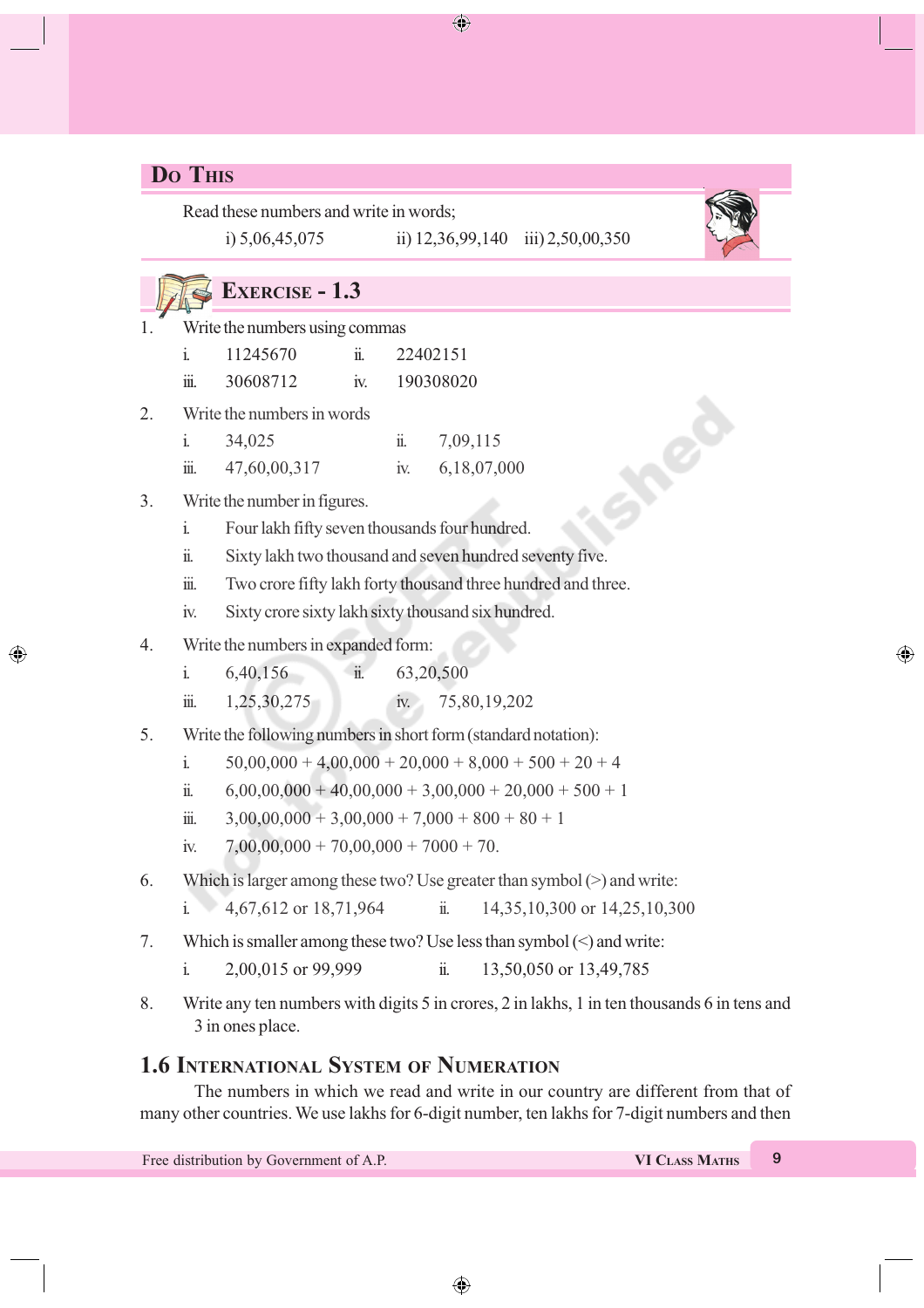crores and ten crores etc. In the International system of numeration, we use ones, tens, hundreds, thousands and then millions. One million is a thousand thousands or ten lakhs. Commas are used to mark thousands and millions. It comes after every three digits from the right.

Suppose the number is 45690255

| Indian system of numeration       | International system of numeration    |
|-----------------------------------|---------------------------------------|
| 4,56,90,255                       | 45,690,255                            |
| Four crore fifty six lakhs ninety | Forty five million six hundred ninety |
| thousand two hundred fifty five.  | thousand two hundred fifty five.      |

Have you noticed that there is no change of numeration upto hundreds place?

What else have you observed?

Let us compare the places in both the systems for better understanding:

| Indian                                                                    | $H.Cr.$ T.Cr. | Cr.               | TLa | La  |      | Ten   Thou- Hund.   Tens   Ones |  |
|---------------------------------------------------------------------------|---------------|-------------------|-----|-----|------|---------------------------------|--|
| System                                                                    |               |                   |     |     | sand |                                 |  |
| International   Billion   Hund.   Ten   Million   Hun.  <br><b>System</b> |               | Million   Million |     | Th. |      | Ten Thous. Hund Tens   Ones     |  |

From the above table, the relation between these systems can be understood as follows:

⊕

| 10 lakhs  | 1 million   |
|-----------|-------------|
| 1 crore   | 10 million  |
| 10 crore  | 100 million |
| 100 crore | 1 billion   |
|           |             |

# **EXERCISE - 1.4**

◈

1. Write the numbers using commas according to International system of numeration.

|          | 97645315 | <br>20048421 |
|----------|----------|--------------|
| <br>111. | 476356   | 9490026834   |

2. Collect the mobile numbers of your friends and other family members. Write them using commas and read them in International system.

⊕

3. Write the numbers in words in both Indian and International system:

i. 
$$
123115027
$$
 ii.  $89643092$ 

4. Read the number carefully and answer the following:

302,179,468

- i. The digit at millions place
- ii. The digit at hundreds place
- iii. The digit in ten millions place
- iv. How many millions are there in the number?

### **<sup>10</sup> Knowing Our Numbers**

 $\bigoplus$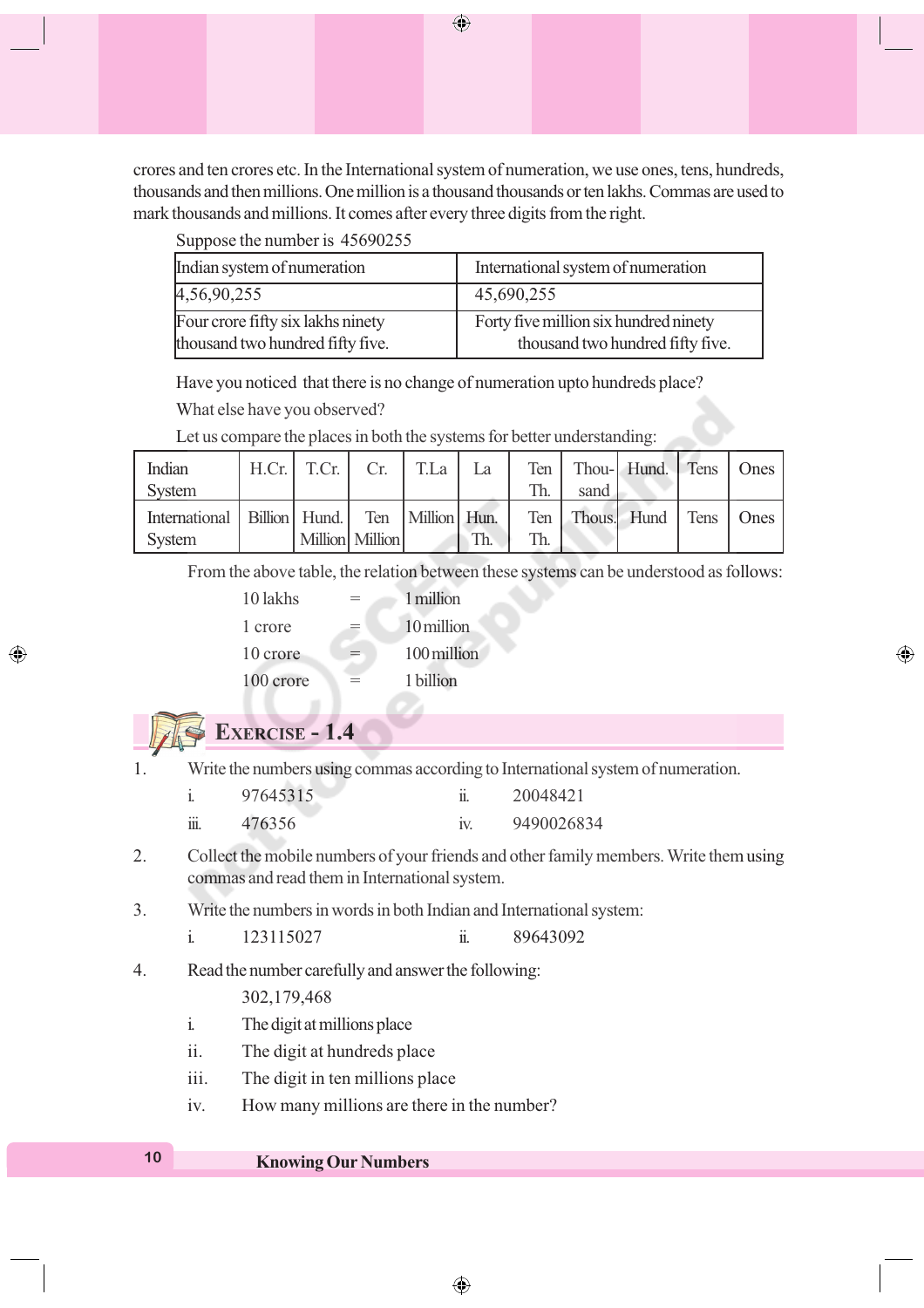## **1.7 LARGE NUMBERS USED IN DAILY LIFE SITUATIONS**

We know that we use meter (m) as unit of length, kilogram (kg) as a unit of weight and litre (l) as a unit of volume and second (s) as a unit of time.

◈

For example, in the case of length or distance, we use centimeter for measuring the length of a pencil as it is small, meter for measuring length of a saree and kilometer(*km*) for measuring distance between two places. But for measuing the thickness of a paper, even centimeter is too big. So we use millimeter (mm) in this case.

Since there is a relationship between all of them we need to know about this conversion and convenient usage.

| 10 millimeters  |     | 1 centimeter |
|-----------------|-----|--------------|
| 100 centimeters |     | 1 meter      |
| 1000 meters     | $=$ | 1 kilometer  |

How would you calculate millimeters in 1 kilometer?

```
1 \text{ km} = 1000 \text{m}
```

$$
= 1000 \times 100 \text{ cm}
$$

 $= 1000 \times 100 \times 10$  mm

 $= 10,00,000$  mm

In the same way we buy rice or wheat in kilograms. But items like spices, chillipowder, haldi etc. which we do not need in large quantities, are bought in grams (g).

 $1000 g = 1 kg$ 

Can you calculate the number of milli grams. in 1 kg?

A bucket normally holds 20 litres of water. But some times we need a smaller unit, the milliliters. A bottle of hairoil, painting colour lables in milli liters (ml) and oil tankers, water in reserviours are marked with kiloliteres (kl)

 $1000$  litres  $= 1$  kilolitre

How many milli litre will make 1 killo litre?

### **TRY THESE**

◈

- 1. Name four important towns in your district. Note the distance between them in km. Express these in centimeters and millimeters.
- 2. Can you tell where we use milligrams?
- 3. A box contains 1,00,000 tablets (medicine) each weighing 20 *mg.* What is the weight of all the tablets in the box in both grams and kilograms?
- 4. A petrol tanker contains 20000 litres of petrol. Express the quantity of petrol in kilolitres and millilitres.

Free distribution by Government of A.P. **VI CLASS MATHS 11** 

⊕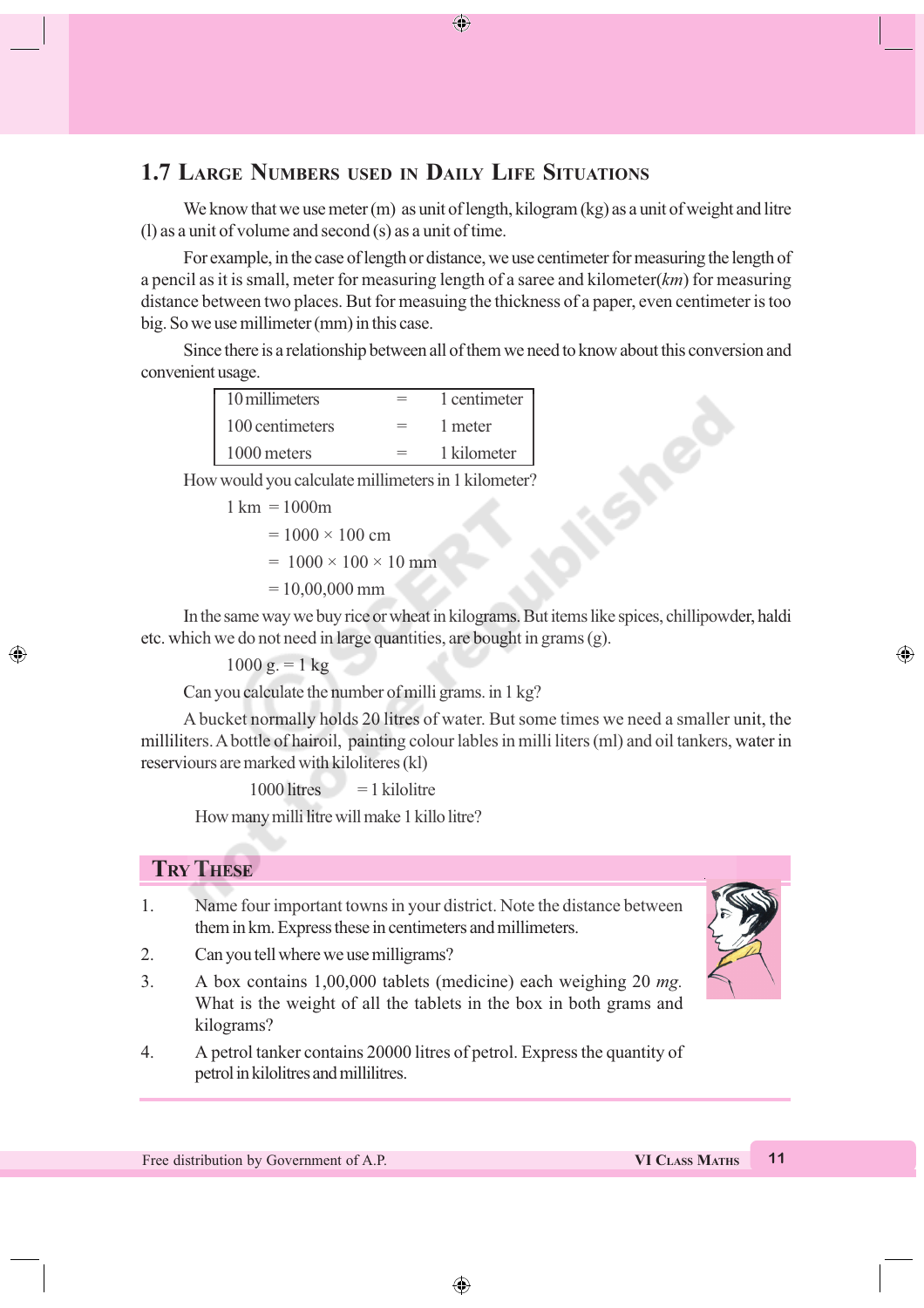Let us understand some examples using large numbers in daily life.

*Example-1.* Tendulkar is a famous cricket player. He has so far scored 15,030 runs in test matches and 18,111 runs in one day cricket. What is the total number of runs scored by him in both type of matches?

 $\bigoplus$ 

|                                | $=$ $-$ | 15,030                                   |
|--------------------------------|---------|------------------------------------------|
| Runs scored in One day matches | $=$ $-$ | 18,111                                   |
| Total number of runs           | $=$     | 33,141                                   |
|                                |         | Runs scored in Test matches by Tendulkar |

*Example-2.* A newspaper is published everyday. It contains 16 pages. Every day 15,020 copies are printed. How many pages are printed every day?

| <i>Solution:</i> | Number of copies printed every day | $= 15,020$ |
|------------------|------------------------------------|------------|
|                  | Each copy has 16 pages             |            |

Hence, 15,020 copies will have  $15,020 \times 16$  pages.

Try to estimate the total number of pages. It must be more than 2,00,000 pages.

⊕

| Total number of pages printed $=$ | $15,020 \times 16 = 2,40,320$ |
|-----------------------------------|-------------------------------|
|-----------------------------------|-------------------------------|

So, every day 2,40,320 pages are printed.

*Example-3.* A hotel has 15 litres milk. 25ml of milk is required to prepare a cup of tea. How many cups of tea can be made with the milk.

| <i>Solution</i> : | Quantity of milk in the hotel                       | $=$ | 15 litres        |  |
|-------------------|-----------------------------------------------------|-----|------------------|--|
|                   |                                                     |     | $15 \times 1000$ |  |
|                   |                                                     |     | 15000 ml.        |  |
|                   | Since 25ml. of milk is required for each cup of tea |     |                  |  |

number of cups of tea that can be made =  $15000 \div 25$ = 600 cups.

# **EXERCISE - 1.5**

◈

- 1. The number of people who visited games village during common wealth games in New Delhi for the first four days was recorded as 15,290, 14,181, 14,235 and 10,578. Find the total number of people visited in these four days?
- 2. In Lok Sabha election, the elected candidate got 5,87,500 votes and defeated candidate got 3,52,768. By how many votes did the winner win the election?
- 3. Write the greatest and smallest number formed by the digits 5, 3, 4, 0 and 7 and find their difference?
- 4. A bicycle industry makes 3,125 bicycles each day. Find the total number of bicycles manufactured for the month of July?
- 5. A helicopter covers 600 km. in 1 hour. How much distance will it cover in 4 hours?

Express your answer in meters.

### **<sup>12</sup> Knowing Our Numbers**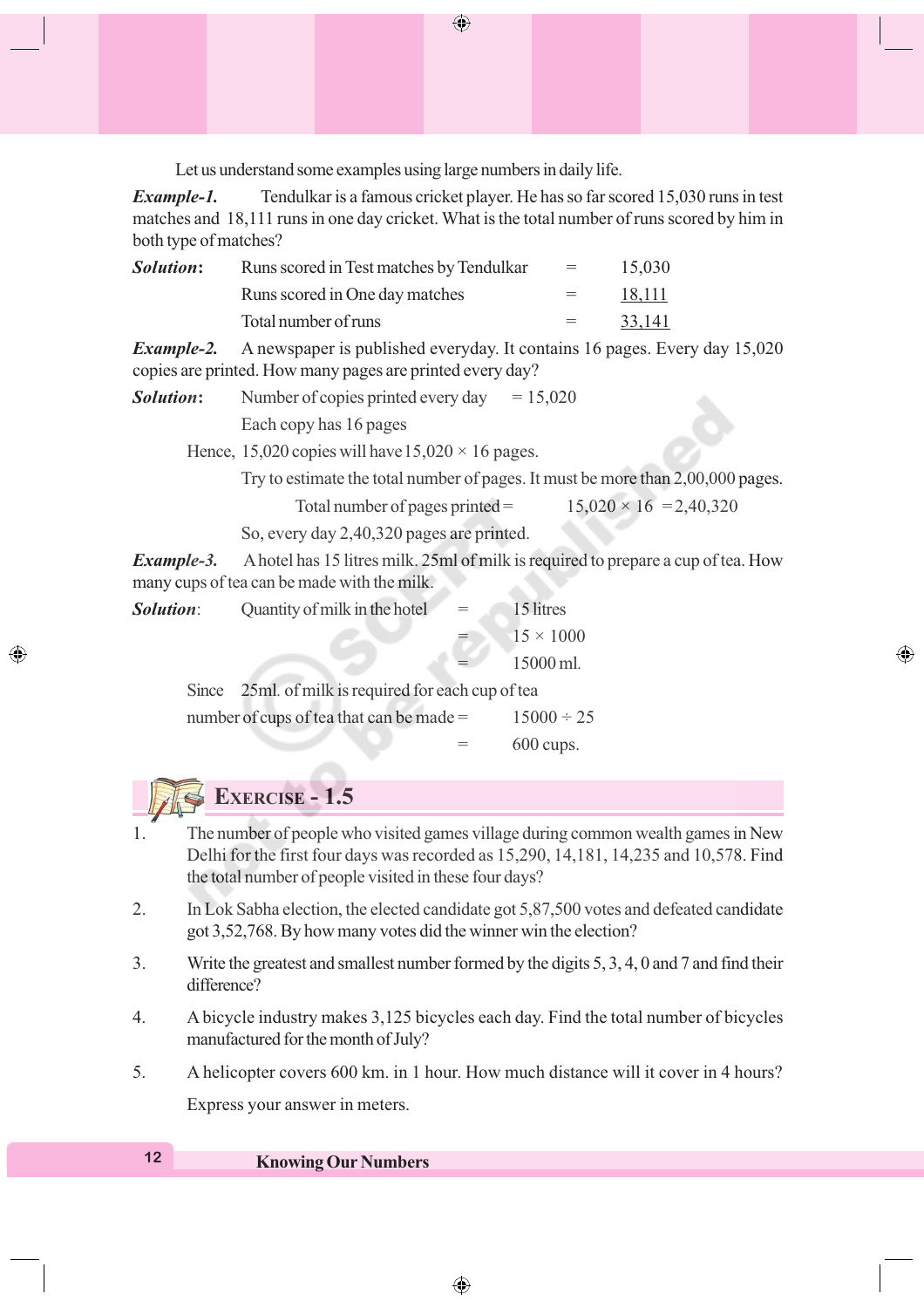6. The total weight of a box of 5 biscuit packets of same size is 8kg 400 grams. What is the weight of each packet?

 $\bigoplus$ 

- 7. The distance between the school and the bus stop is 1 km 875 m. Everyday Gayatri walks both ways to attend the school. Find the total distance she walked in 6 days?
- 8. The cloth required to make a shirt of school uniform for each boy is 1 m 80 cm*.* How many shirts can tailor stitched using 40m. of cloth? How much cloth will be left?
- 9. The cost of petrol is  $\bar{560}$  per litre. A petrol bunk sells 750 litres of petrol on a day. How much money do they get at the end of the day?

### **THINK, DISCUSS AND WRITE**

◈

 1. You live in Ahmedabad and you travelled 400 m by bus to reach the nearest station. Then you take a train to reach Gandhi Nagar which is 15 km. away. Then you take a cab to reach your aunt's house which is 18 km. away.



⊕

- i. How much distance did you travel to reach your aunt's house?
- ii. If you travel everyday for 7 days like this how much distance would you travel?
- 2. Every child in your school bring a water bottle containing 2 l of water. If all the water is poured into a container which has 2 kilo litre capacity of water it was found that it needed 600 litre more to be filled. How many children poured water bottles in the container?

## **WHAT HAVE WE DISCUSSED?**

- 1. Given two numbers, one with more digits is the greater number. If the number of digits in two given numbers is the same, that number is larger, which has a greater leftmost digit. If this digit also happens to be the same, we look at the next digit on the left and so on.
- 2. In forming numbers from given digits, we should be careful to see if the conditions under which the numbers are to be formed are satisfied. Thus, to form the greatest four digit number from 7, 8, 3, 5 without repeating a single digit, we need to use all four digits, the greatest number can have only 8 as the leftmost digit.
- 3. The smallest four digit number is 1000 (one thousand). It follows the largest three digit number 999. Similarly, the smallest five digit number is 10,000. It is ten thousand and follows the largest four digit number 9999.

Further, the smallest six digit number is 1,00,000. It is one lakh and follows the largest five digit number 99,999. This carries on for higher digit numbers in a similar manner.

4. Use of commas helps in reading and writing large numbers. In the Indian system of numeration we have commas after 3 digits starting from the right and thereafter every 2 digits. The commas after  $3<sup>rd</sup>$ ,  $5<sup>th</sup>$  and  $7<sup>th</sup>$  digits to separate thousand, lakh and crore respectively. In the International system of numeration commas are placed after every 3 digits starting from the right. The commas after  $3<sup>rd</sup>$  and  $6<sup>th</sup>$  digits to separate thousand and million respectively.

Free distribution by Government of A.P. **VI CLASS MATHS** 13